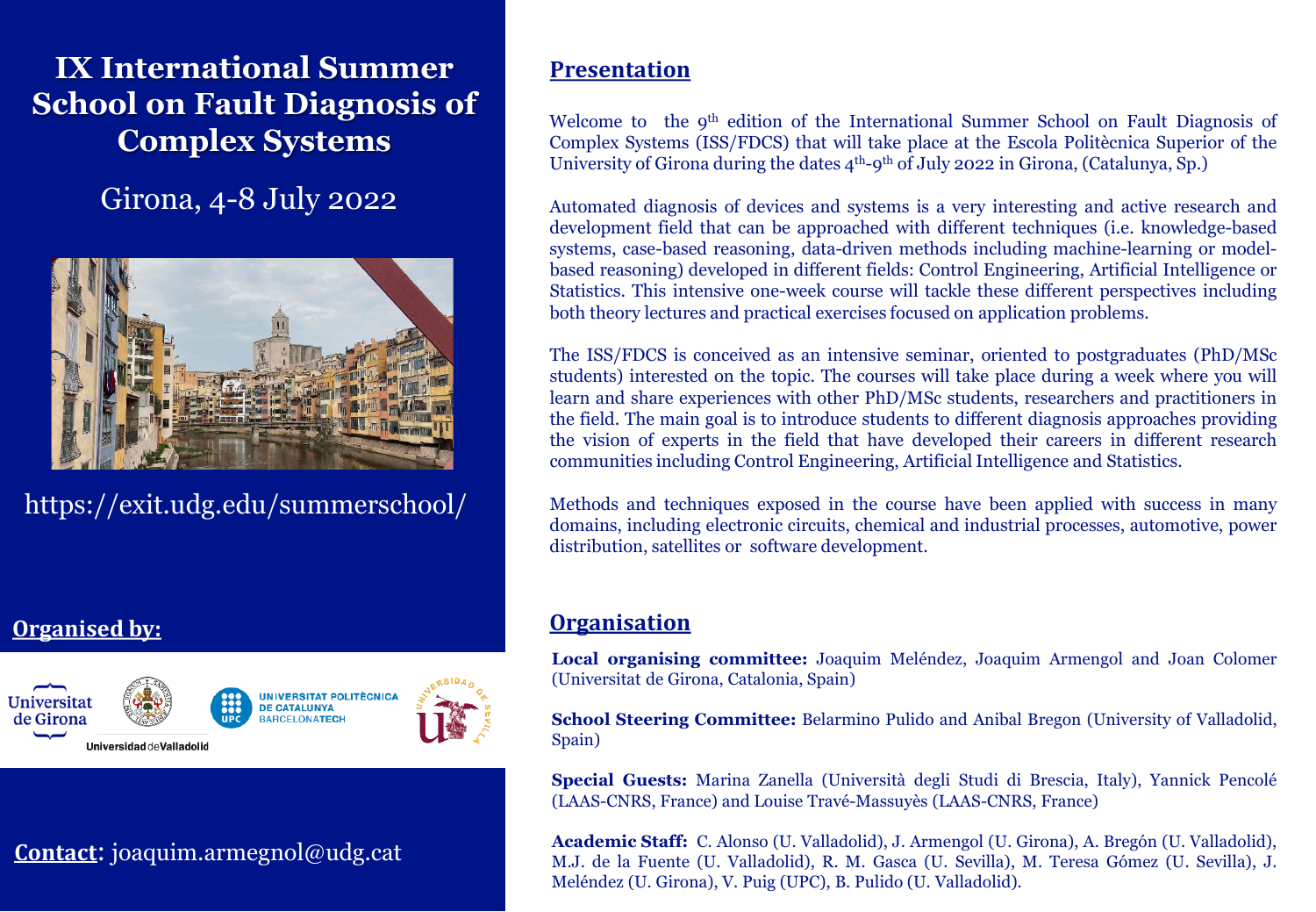# **Tentative Program Schedule**

#### **T1. INTRODUCTION. FUNDAMENTAL CONCEPTS**

T1.1 Definitions: fault, failure, detection, diagnosis, reliability... T1.2 Foundations for fault detection and diagnosis in FDI and DX: detectability, observability, diagnosability...

#### **T2. THE FDI APPROACH**

T2.1. Structural analysis and analytical redundancy. T2.2. Model-based detection methods: parameter estimation, parity equations, state observers for linear and non-linear models. T2.3. Fault detection: residual evaluation by consistency tests, and envelope generators. T2.4. Fault isolation: structured and directional residuals.

#### **T3. THE DX APPROACH**

T3.1 Model-based diagnosis from AI Community. Consistency-based diagnosis, CBD: Theoretical (Reiter's ) approach. T3.2 GDE: the computational approach to CBD. T3.3 Computational alternatives to GDE. Diagnosing multiple faults. T3.4 Constraint-driven fault diagnosis.

#### **T4. DIAGNOSING BUSINESS PROCESSES**

T4.1 Introduction to BPM T4.2 BP Lifecycle and special characteristics T4.3 The future

#### **T5. PROGNOSIS**

T5.1 Introduction to prognosis T5.2 Understanding the prognosis problem T5.3 Prognosis methods T5.4 Challenges and applications

#### **T6. SOFTWARE DIAGNOSIS**

## **T7. STATISTICAL APPROACHES TO FAULT DIAGNOSIS**

T7.1. Fault diagnosis using statistical methods.

#### **T8. BRIDGE: INTEGRATION OF FDI AND DX APPROACHES**

T8.1 Theoretical links and comparison. T8.2 Practical comparison and potential synergies.

## **T9. DISCRETE EVENTS SYSTEMS DIAGNOSIS**

T9.1. Distributed DES modeling T9.2. Approaches to DES diagnosis T9.3 DES diagnosability

| <b>Time</b> | <b>Monday</b>                        | <b>Tuesday</b>                            | Wednesday                                         | <b>Thursday</b>               | <b>Friday</b>             |
|-------------|--------------------------------------|-------------------------------------------|---------------------------------------------------|-------------------------------|---------------------------|
| 09:00-10:30 | Opening                              | T <sub>2</sub> . FDI                      | T <sub>3</sub> . AI-DX<br>Approach                | T6. Software<br>diagnosis     | T <sub>5</sub> -Prognosis |
| 10:30-11:00 |                                      | Approach                                  |                                                   |                               |                           |
| 11:00-11:30 | Coffee Break                         | Coffee Break                              | <b>Coffee Break</b>                               | Coffee Break                  | Coffee Break              |
| 11:30-12:30 | T <sub>1</sub> . MBD<br>Fundamentals | T <sub>2</sub> FDI<br>Approach            | $T_3$ . AI-DX<br>Approach                         | T9. Discrete<br>event systems | <b>T8. BRIDGE</b>         |
| 12:30-13:30 |                                      |                                           |                                                   |                               |                           |
| 13:30-15:00 | Lunch                                | Lunch                                     | Lunch                                             | Lunch                         | Lunch                     |
| 15:00-16:30 | T <sub>2</sub> . FDI<br>Approach     | T7. FDI based<br>on statistical<br>models | $T_3$ . AI-DX<br>Approach                         | T9. Discrete<br>event systems |                           |
| 16:30-17:00 | Coffee Break                         | Coffee Break                              | Coffee Break                                      | Coffee Break                  |                           |
| 17:00-18:00 | T <sub>2</sub> FDI<br>Approach       | T7. FDI based<br>on statistical<br>models | T4.<br>Diagnosing<br><b>Business</b><br>Processes | To. Discrete<br>event systems |                           |

# **Location**

This ninth edition will take place on July, 4th to 8th, 2022 in the city of Girona, Catalonia, Spain.

The teaching will take place at the Escola Politècnica Superior, Campus de Montilivi.

Building : P-II Room: PII-09